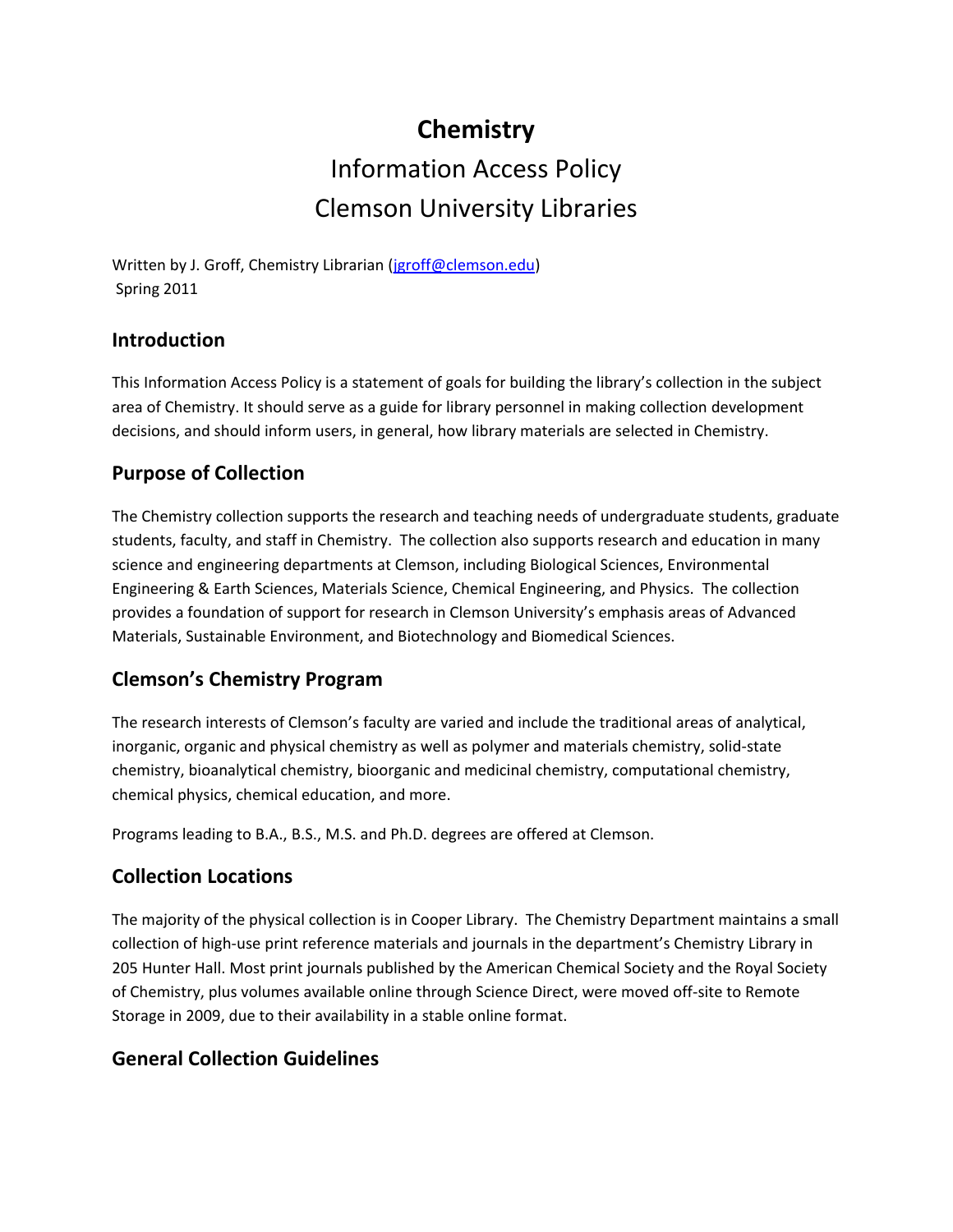**Languages:** English is the primary language of the collection. Older foreign language materials are mostly in German. Materials in languages other than English are not actively selected.

**Geographic Guidelines:** No geographical limitations will be placed on the acquisition of chemistry materials.

**Chronological Guidelines:** Emphasis is on current research and development, but an effort is made to maintain strong retrospective collections in fields where past literature remains important, such as organic chemistry. Retrospective collecting may also be done at the request of faculty in support of their research and teaching.

**Types of Materials Selected:** Emphasis is on research materials and materials to support Clemson's Chemistry curricula. The collection includes monographs, journals and other serials, reference works, indexes and abstracts, and data collections. Graduate level texts are acquired extensively, while basic undergraduate textbooks whose primary function is instruction are usually excluded. Biography and history of chemistry are acquired very selectively. Materials published by Clemson University authors are also acquired selectively. Indexes and abstracts are licensed as online databases; the two indexes most used by Chemists include SciFinder Scholar and Web of Science. Given that access to chemistry journals is key to the success of Clemson researchers in many areas of science and engineering, every effort will be made to increase the size of Clemson's journals collection in chemistry.

**Format of Materials:** No format is excluded. For journals, indexes, reference works, and data collections, the online versions are preferred. Books and book series are increasingly purchased in electronic format. Duplication of formats will largely be avoided.

| <b>LC Class</b> | <b>Subject</b>                                       |
|-----------------|------------------------------------------------------|
| QD1-65          | Chemistry (General)                                  |
| QD71-142        | <b>Analytical Chemistry</b>                          |
| QD146-197       | <b>Inorganic Chemistry</b>                           |
| QD241-441       | Organic Chemistry (includes Biochemistry, QD415-436) |
| QD450-801       | Physical and Theoretical Chemistry                   |
| QD901-999       | Crystallography                                      |

**LC Class:** The predominant LC classification of the collection is QD, but supporting materials may also be purchased in other LC Classes, such as TP (Chemical Technology/Engineering)

#### **Selection Tools**